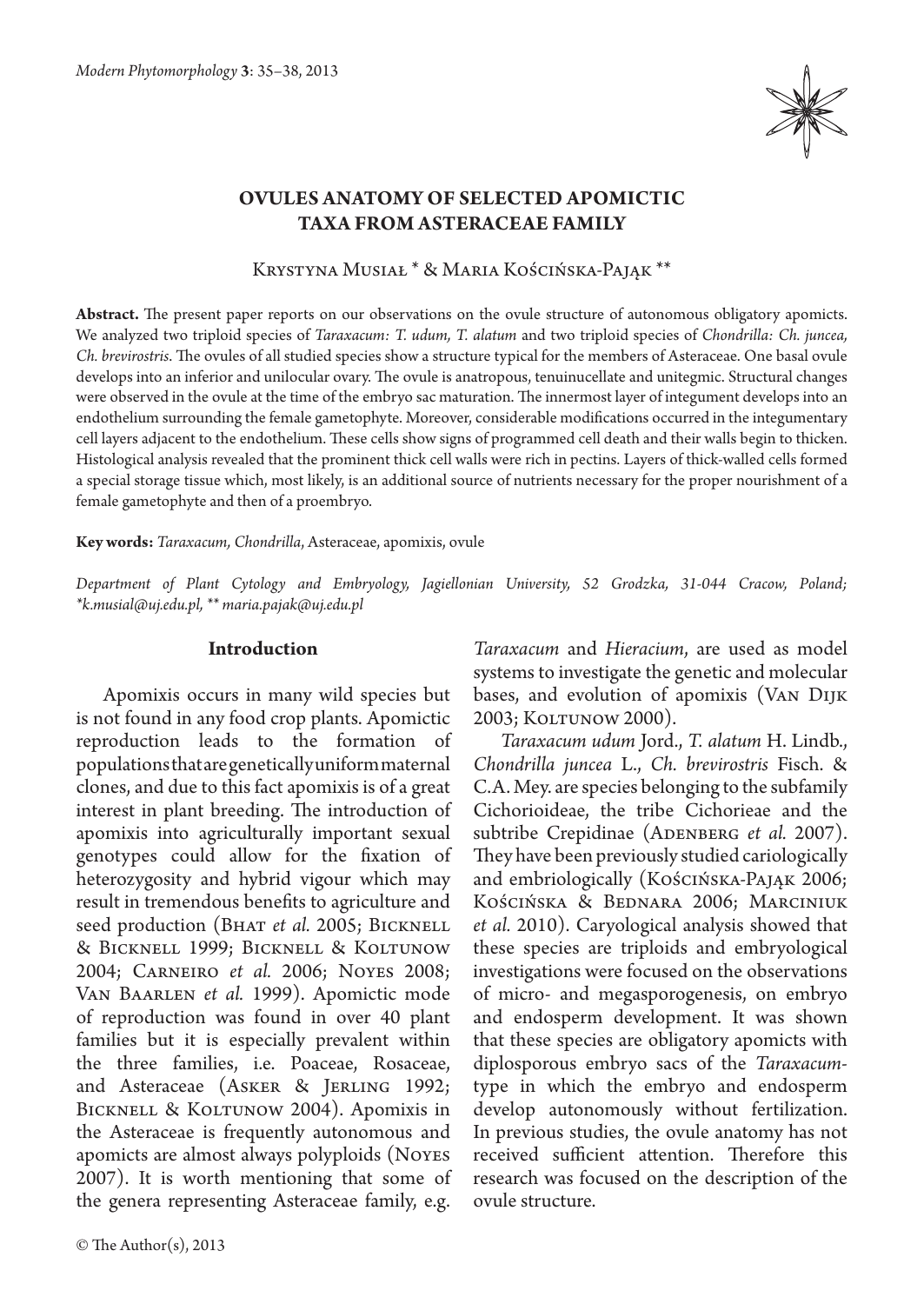#### **Material and methods**

Inflorescences of studied species were fixed in FAA and stored in 70% ethanol. Dehydrated material was embedded in paraffin or in LR White acrylic resin. Paraffin sections 10 μm thick were stained by Heidenhain's hematoxylin with alcian blue. Semithin sections were stained with toluidine blue. The periodic acid-Schiff (PAS) reaction was used for the localization of insoluble polysaccharides. Additionally, some samples were cleared in methyl salicylate. Paraffin and semithin sections were examined with a Nikon 400 Eclipse microscope. For analysis of cleared ovaries Nikon Eclipse 80i microscope equipped with Nomarski interference contrast optics was used.

# **Results and discussion**

The *Taraxacum* and *Chondrilla* species under investigation have an inferior and unilocular ovary in which one anatropous, tenuinucellate and unitegimic ovule develops (Fig. 1a). Similar structure of ovary and ovule was also described in the other members of Asteraceae ( Johri *et al.* 1992). In the ovules of the investigated species the restitution nucleus was formed after a disturbed first meiotic division. The second division led to the formation of two unreduced megaspores, i.e. diplodyad. At this developmental stage we observed the formation of uniseriate integumentary tapetum (endothelium) which originated from the innermost layer of the massive integument (Fig. 1b). The endothelium cells were radially elongated with dense cytoplasm surrounding the prominent nucleus. This layer is considered to provide nutrition for the female gametophyte and embryo (Kapil & Tiwari 1978).

In older ovules, considerable changes were observed in the integumental cell layers adjacent to the endothelium. At the stage of four-nucleate embryo sac, the walls of those cells started to thicken and finally mature female gametophytes were surrounded by cells with extremely thick walls (Fig. 1c, d). The lumen of the cells was considerably reduced, most likely the cells showed signs of programmed cell death.

Histological analysis revealed that the thick cell walls were PAS positive (Fig. 1e) which indicates that the material deposited in the walls is rich in water insoluble polysaccharides. Similarly, PAS positive thick-walled layers were observed in the ovules of *T. linearisquameum* Soest and *T. gentile* G.E.Haglund & Rail. (Musiał *et al.*  2012). It should also be noted that KOLTUNOW et al. (1998) observed intensive liquefaction of the integument cells surrounding the embryo sac in the ovules of apomictic *Hieracium*. The authors emphasized that this special zone probably plays a nutritive role and may have facilitated the evolution of the apomictic trait in this genus. The tissue observed around the female gametophyte of the investigated *Taraxacum* and *Chondrilla* species seems to be an additional source of nutrients for the embryo and presumably reduces the importance of role played by endosperm. It is presumed that the occurrence of somatic nutritive tissue could explain why most of the apomicts in the Asteraceae show autonomous embryo development (Van Baarlen *et al.* 1999).

## **References**

- ANDERBERG A.A., BALDWIN B.G., BAYER R.G. et al. **2007.** Compositae. In: Kadereit J.W., Jeffrey C. (eds), The families and genera of vascular plants. VIII. Flowering plants, Eudicots, Asterales. 61–588. Springer, Berlin Heidelberg.
- **Asker S.E., Jerling L. 1992.** Apomixis in plants. CRC Press, Boca Raton, FL.
- **Bicknell R.A., Bicknell K.B. 1999.** Who will benefit from apomixis? *Biotechnol. Dev. Monit.* **37**: 17–20.
- **Bicknell R.A. & Koltunow A.M. 2004.**  Understanding apomixis: recent advances and remaining conundrums. *Plant Cell* **16**: 228–245.
- **Bhat V., Dwivedi K.K., Khurana J.P., Sopry S.K. 2005.** Apomixis: An enigma with potential applications. *Curr. Sci.* **89**: 1879–1893.
- CARNEIRO V.T.C., DUSI D.M.A., ORTIZ J.P.A. **2006.** Apomixis: Occurrence, applications and improvements. In: Teixeira da Silva J.A. (ed.), Floriculture, ornamental and plant biotechnology: Advances and topical issues  $(1<sup>st</sup> Ed., Vol. I): 564–571.$ Global Science Books, Isleworth.
- **Johri B.M., Ambegaokar K.B., Srivastava P.S. 1992.** Comparative embryology of Angiosperms. Springer-Verlag, Berlin.
- **Kapil R.N., Tiwari S.C. 1978.** The integumentary tapetum. *Bot. Rev.* **44**: 457–490.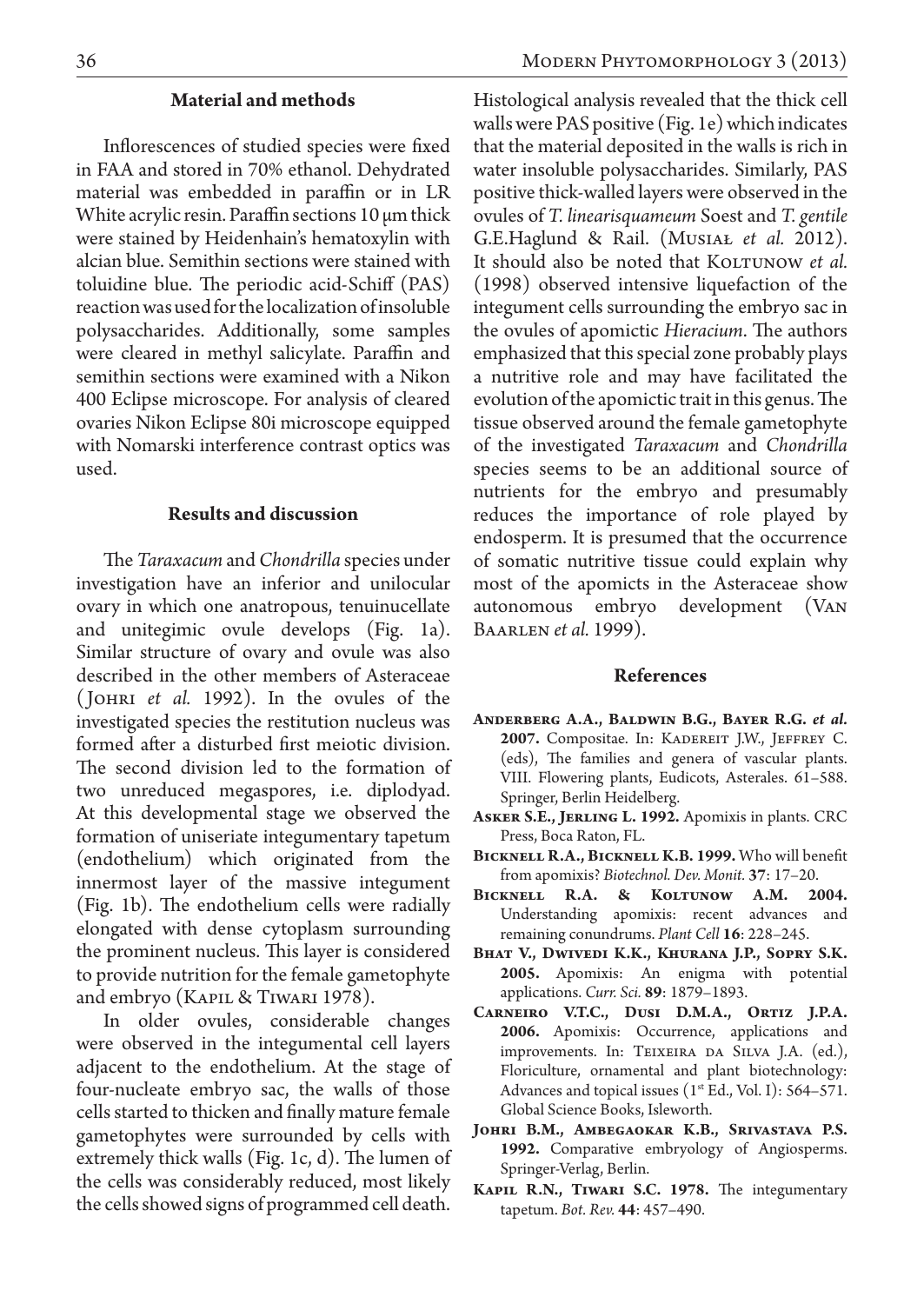

**Fig 1.** Ovule structure of *Taraxacum udum* (**a, c**) and *Chondrilla juncea* (**b, d, e**): **a** – longitudinal section of ovary with anatropous, unitegmic ovule, arrowhead indicates two-nucleate embryo sac; **b** – diplodyad surrounded by integumentary tapetum; **c** – ovule at the stage of mature embryo sac, arrows point to a characteristic somatic nutritive zone around the integumentary tapetum, image was obtained from unstained cleared ovule using Nomarski DIC optic; **d** – semithin longitudinal section of ovule, arrow indicates layers of thick-walled cells; **e** – ovule after the periodic acid-Schiff treatment, PAS positive reaction is visible in thick walls of the integumentary cells adjacent to the endothelium (arrow). **Abbreviations: ch** – chalazal pole; **es** – embryo sac; **f** – funiculus; **it** – integumentary tapetum; **m** – micropylar pole.